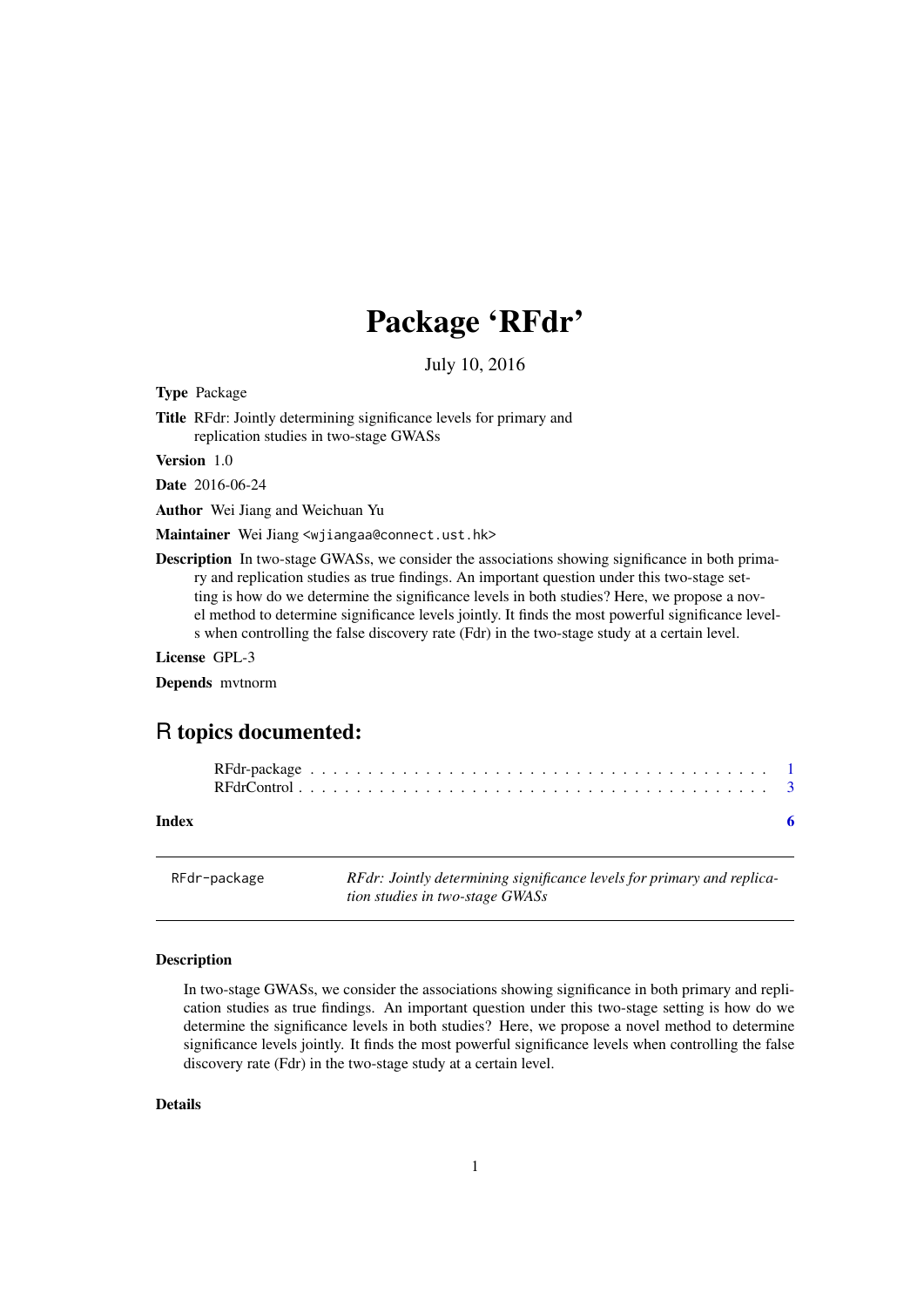| Package: | RFdr       |
|----------|------------|
| Type:    | Package    |
| Version: | 1.0        |
| Date:    | 2016-06-24 |
| License: | GPL-3      |

<span id="page-1-0"></span>In genome-wide association studies (GWASs), we normally discover associations between genetic variants and diseases/traits through the primary study, and validate findings through the replication study. We consider the associations showing significance in both studies as true findings. An important question under this two-stage setting is how do we determine the significance levels in both studies? In traditional methods, we determine significance levels of the primary and replication studies separately. We argue that this separate determination strategy will reduce the power in the overall two-stage study. Here, we propose a novel method to determine significance levels jointly. It finds the most powerful significance levels when controlling the false discovery rate (Fdr) in the two-stage study at a certain level.

The principal component of RFdr package is RFdrControl.

1. To jointly determine significance levels, you need obtain summary statistics of each genotyped SNPs in both the primary and replication studies. We have put a example summary statistics (smryStats1 and smryStats2) in the package. You can use data(smryStats1) and data(smryStats2) to load the example data. You can also obtain the ground-truth parameters (allele frequencies, odds ratios) of the example data using data(param).

2. You can use RFdrControl to determine significance levels.

RFdrControl(I1, I2, z1, z2, initThld= $c(0,0)$ , K=2, q=0.05, beta0=length(z1)/5, plot=T, output=T, dir=output)

Details about the function can be seen using [help\(RFdrControl\)](#page-0-1).

#### Author(s)

Wei Jiang and Weichuan Yu

Maintainer: Wei Jiang <wjiangaa@connect.ust.hk>

#### References

Jiang, W, and Yu, W. Jointly determining significance levels for primary and replication studies by controlling the false discovery rate in two-stage genome-wide association studies. *Submitted*.

#### See Also

[RFdrControl](#page-2-1), [snpEMM](#page-2-2)

#### Examples

```
alpha<-5e-3
q<-5e-4
data(smryStats1) #Summary Stats in the primary study
data(smryStats2) #Summary Stats in the replication study
z1<-smryStats1$Z #Z-values
z2<-smryStats2$Z
```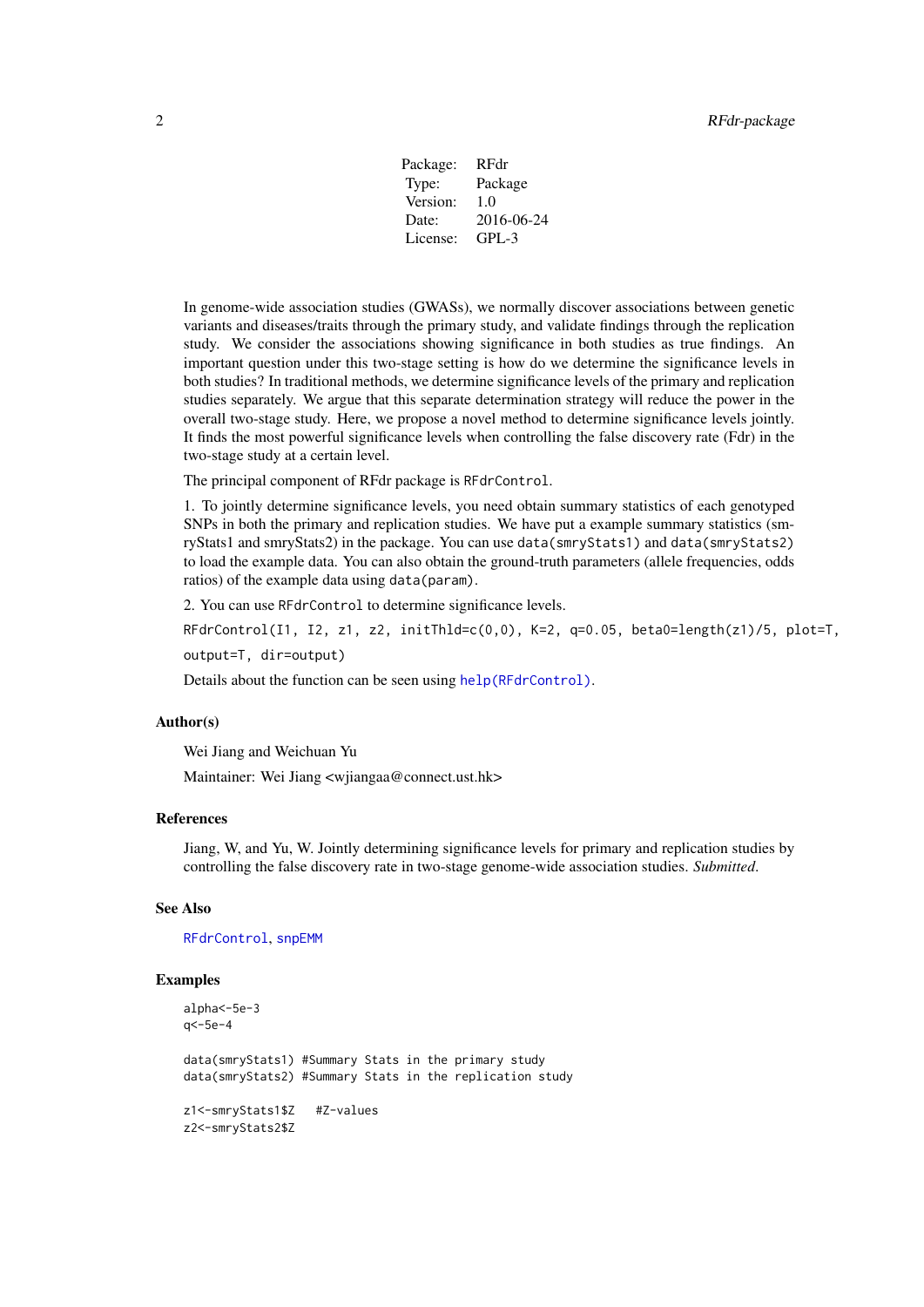#### <span id="page-2-0"></span>RFdrControl 3

m<-length(z1) #SNP number

Thld1<-qnorm(1-alpha/2) #The critical value in the primary study  $I1<-(1:m)$ I2<-(1:m)[abs(z1)>=Thld1] #The index of Genotyped SNPs in the replication study #The most powerful significance levels when Fdr<=q in the two-stage study result<-RFdrControl(I1, I2, z1, z2[I2], initThld=c(Thld1,0),q=q, dir=".") alpha1<-result\$pvalThld1 #Determined significance level in the primary study alpha2<-result\$pvalThld2 #Determined significance level in the replication study

<span id="page-2-1"></span>RFdrControl *Determining significance levels in two-stage GWASs*

#### <span id="page-2-2"></span>Description

RFdrControl is a novel method to determine significance levels in two-stage GWASs. The method finds the most powerful significance levels when controlling the false discovery rate (Fdr) in the twostage study at a certain level. snpEMM is a built-in function to infer the parameters in the Gaussian Mixture Model. It is a variant of EM-algorithm.

#### Usage

```
RFdrControl(I1, I2, z1, z2, initThld = c(0, 0), K = 2, q = 0.05, \
beta0 = length(z1)/5, plot = T, output = T, dir = "output")
```
snpEMM(I1, I2, z1,z2, K=2, maxIter=1000, tol=1e-4, beta0=length(z1)/5, info=TRUE)

#### Arguments

| I <sub>1</sub> | The SNP index in the primary study                                                                                    |
|----------------|-----------------------------------------------------------------------------------------------------------------------|
| I2             | The SNP index in the replication study                                                                                |
| z1             | z value vector in the primary study                                                                                   |
| Z <sup>2</sup> | z value vector in the replication study                                                                               |
| initThld       | A two-value vector. The determined critical values satisfy z_alpha1/2>=initThld[1]<br>and z alpha $2/2$ >=initThld[2] |
| К              | The components number of the z values in associated SNPs.                                                             |
| q              | The Fdr controlling level.                                                                                            |
| beta0          | The penalty term for pi0. We add Dirichlet (beta0, 0) prior to proportions (pi0,<br>$P_{11}$ ).                       |
| plot           | A logical number indicating whether to plot the identified associations in the<br>z-value plane.                      |
| output, info   | A logical number indicating whether the results should be printed out.                                                |
| dir            | The directory to save the results when output=T                                                                       |
| maxIter        | The maximum number of iterations.                                                                                     |
| tol            | The relative error tolerance.                                                                                         |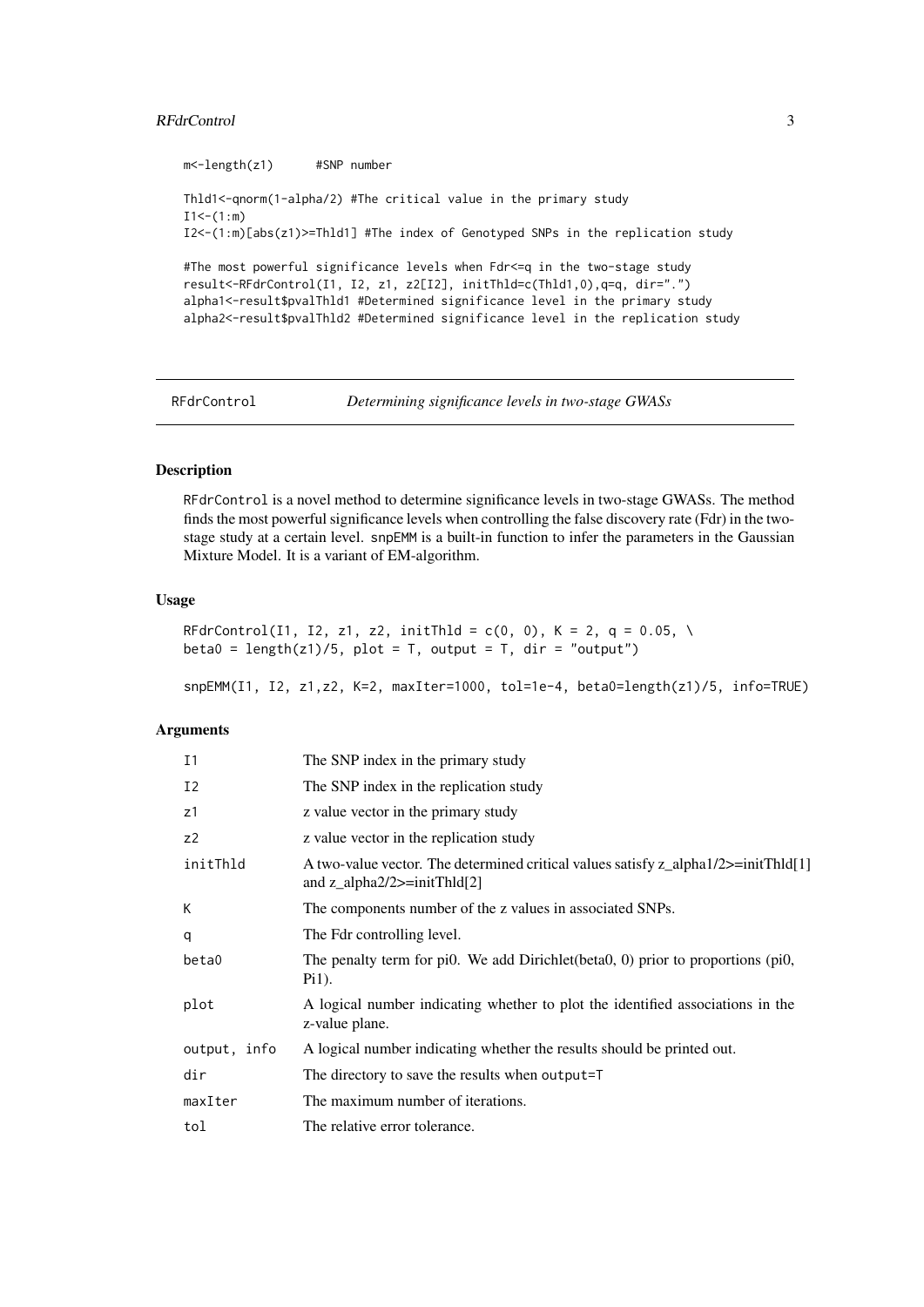#### <span id="page-3-0"></span>Details

These functions are the implementation of the joint method to determine significance levels by controlling the Fdr in two-stage GWASs. We assume the z-value vector follow the  $(K+1)$ -component Gaussian Mixture Model:

Z~pi\_0  $N(0,I)$ +sum\_(k=1)^K pi\_1k  $N(0, I+Sigma_R)$ .

snpEMM is a built-in function to infer the parameters in the Gaussian Mixture Model using a variant of EM-algorithm.

RFdrControl is the main function to determine significance levels. snpEMM is called in RFdrControl.

#### Value

RFdrControl returns the following LIST:

| rejected                                                                                       | The indexes of the rejected null hypotheses.                                                                                                    |  |  |
|------------------------------------------------------------------------------------------------|-------------------------------------------------------------------------------------------------------------------------------------------------|--|--|
| BayesPower                                                                                     | The Bayesian power of the two-stage study with determined significan levels.                                                                    |  |  |
| Pi1                                                                                            | The vector including the inferred proportion of each associated component.                                                                      |  |  |
| Sigma                                                                                          | A K-objects list. Each object is the inferred covariance matrix of standarized<br>effect size vector in the corresponding associated component. |  |  |
| zvalThld1                                                                                      | The determined critical value in the primary study.                                                                                             |  |  |
| zvalThld2                                                                                      | The determined critical value in the replication study.                                                                                         |  |  |
| pvalThld1                                                                                      | The determined significance level in the primary study                                                                                          |  |  |
| pvalThld2                                                                                      | The determined significance level in the replication study                                                                                      |  |  |
| snpEMM returns the infered parameters and the iteration status. The returened value is a LIST: |                                                                                                                                                 |  |  |
| pi0                                                                                            | The infered proportion of true null hypotheses.                                                                                                 |  |  |
| Pi1                                                                                            | The vector including the infered proportion of each associated component.                                                                       |  |  |
| Sigma                                                                                          | A K-objects list. Each object is the inferred covariance matrix of standarized<br>effect size vector in the corresponding associated component. |  |  |
| h <sub>0</sub>                                                                                 | The vector including the probability of being true null hypothesis for each SNP.                                                                |  |  |
|                                                                                                |                                                                                                                                                 |  |  |
| h                                                                                              | A K-vector list. Each vector includes the probability of being component k<br>$(1 \le k \le K)$ for each SNP.                                   |  |  |
| iter                                                                                           | The iteration number.                                                                                                                           |  |  |

#### Author(s)

Wei Jiang and Weichuan Yu Maintainer: Wei Jiang <wjiangaa@connect.ust.hk>

#### References

Jiang, W., and Yu, W. Jointly determining significance levels for primary and replication studies by controlling the false discovery rate in two-stage genome-wide association studies. *Submitted*

#### See Also

[RFdr](#page-0-2)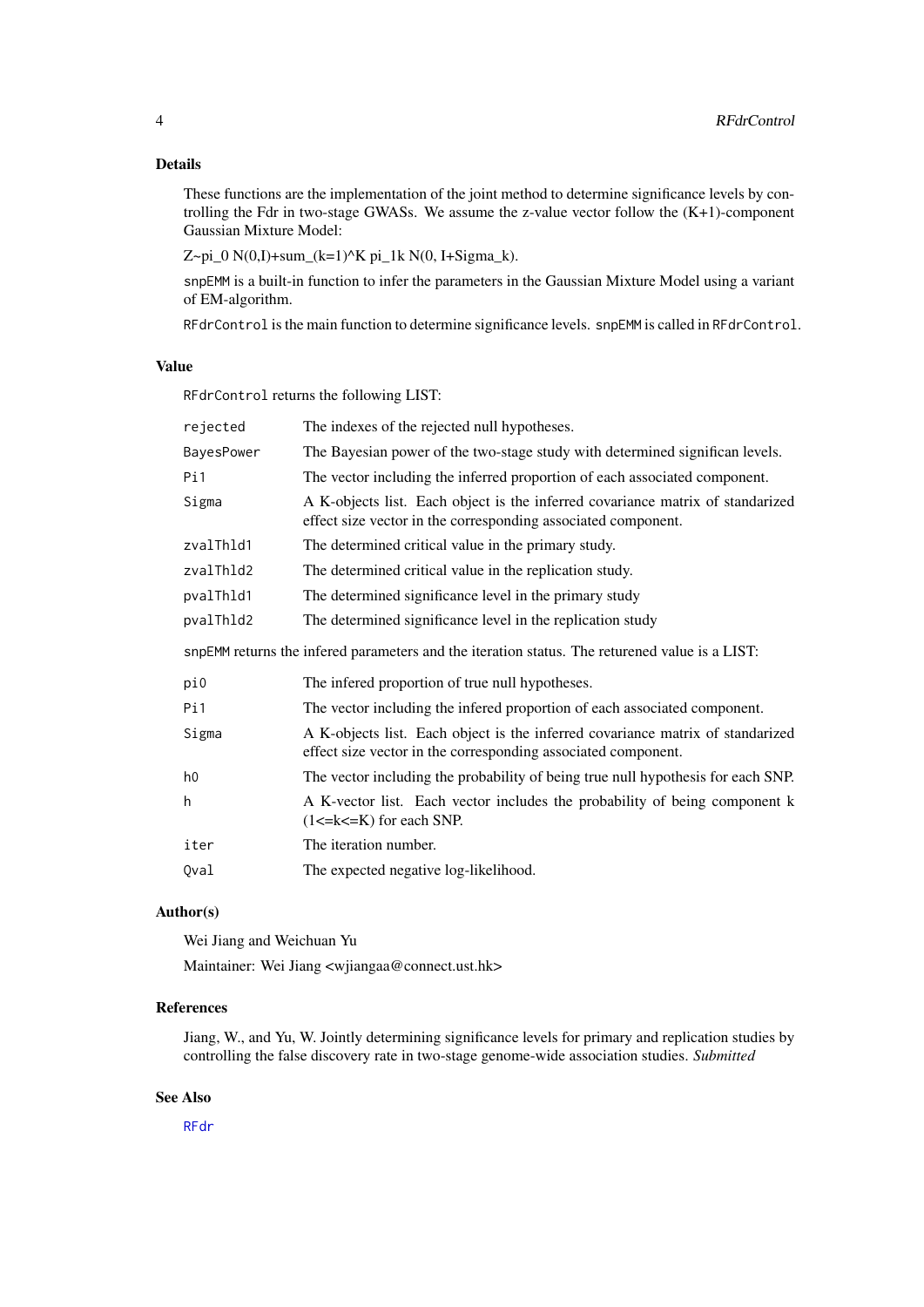#### RFdrControl 5

#### Examples

```
alpha<-5e-3
q<-5e-4
data(smryStats1) #Summary Stats in the primary study
data(smryStats2) #Summary Stats in the replication study
```

```
z1<-smryStats1$Z #Z-values
z2<-smryStats2$Z
m<-length(z1) #SNP number
```

```
Thld1<-qnorm(1-alpha/2) #The critical value in the primary study
I1<-(1:m)I2<-(1:m)[abs(z1)>=Thld1] #The index of Genotyped SNPs in the replication study
```

```
#The most powerful significance levels when Fdr<=q in the two-stage study
result<-RFdrControl(I1, I2, z1, z2[I2], initThld=c(Thld1,0),q=q, dir=".")
alpha1<-result$pvalThld1 #Determined significance level in the primary study
alpha2<-result$pvalThld2 #Determined significance level in the replication study
```